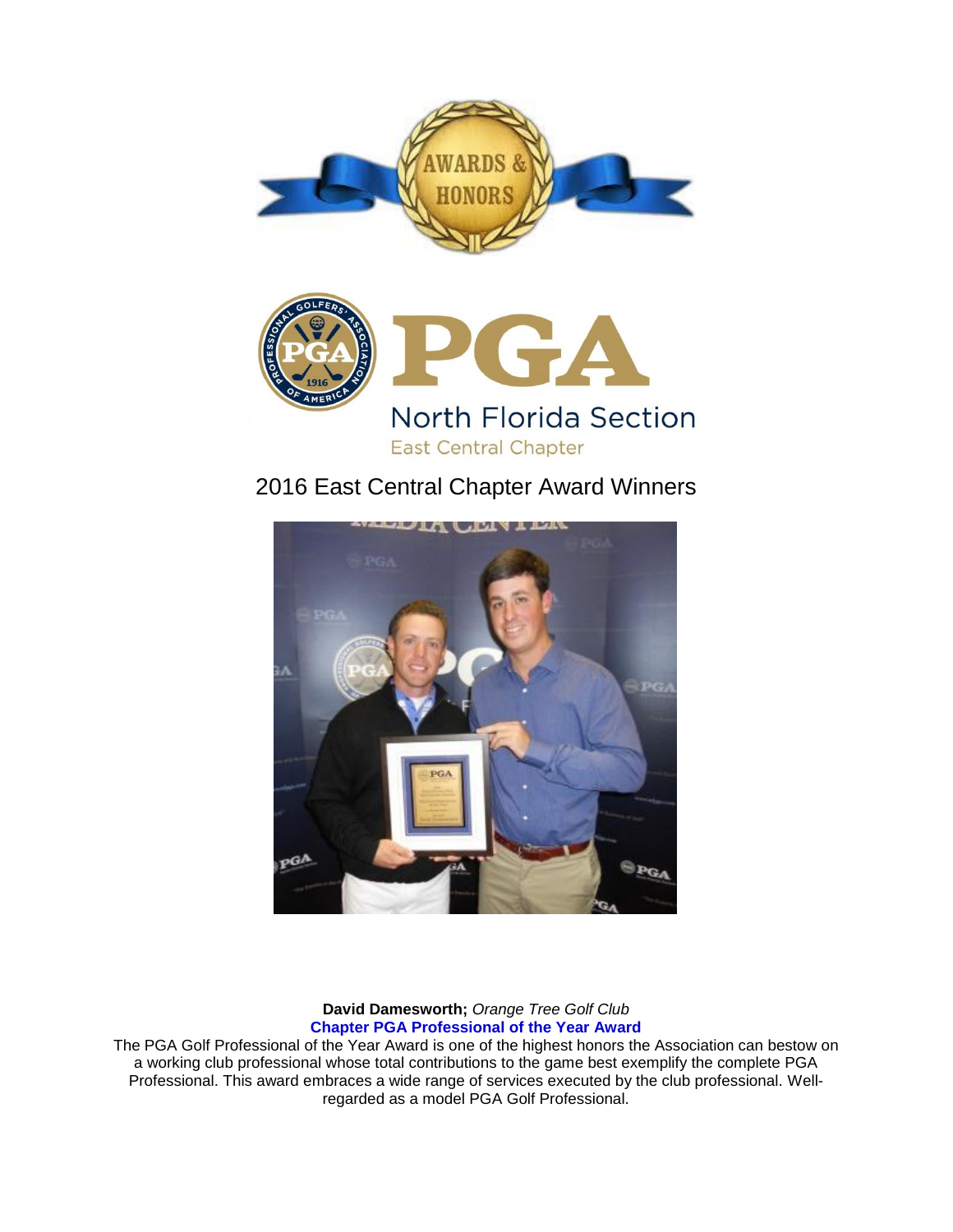#### **Bob Intrieri;** *Villages Golf Academy* **Chapter Horton Smith Award**

The PGA Horton Smith Award recognizes the PGA Professional who is the model educator of PGA Golf Professionals. This award is designed to give special recognition to an individual PGA Professional for outstanding and continuing contributions to professional education.

#### **Stan Cooke;** *Stone Creek Golf Club* **Chapter Bill Strausbaugh Award**

The Bill Strausbaugh Award is designed to recognize PGA Professionals who by their day-to-day efforts have distinguished themselves by mentoring their fellow PGA Professionals in improving their employment situations and through service to the community.

## **Steve Brewer;** *Dubsdread Golf Course* **Player Development Award**

The President's Plaque is designed to recognize a PGA Professional for extraordinary and exemplary contributions and achievements in the area of player development.

This award considers the PGA Professional's growth of the game leadership commitment

and the impact made at the facility.

## **Andrew Mitchell;** *Grande Vista Golf Club* **Patriot Golf Leader Award**

The Patriot Award is presented to a PGA Professional who personifies patriotism through the game of golf and demonstrates unwavering commitment and dedication to the men and women who have valiantly served and

protected the United States of America.

## **Mike Conney;** *Golden Ocala* **Chapter Merchandiser of the Year Award (Private)**

The Merchandiser of the Year Award is designed to recognize those PGA Professionals who have excelled as business persons / merchandisers in the promotion of golf. The PGA honors PGA Professionals in three categories: Private, Public and Resort facilities.

# **Kerry Olinger;** *Hawks Landing Golf Club* **Chapter Merchandiser of the Year Award (Resort)**

The Merchandiser of the Year Award is designed to recognize those PGA Professionals who have excelled as business persons / merchandisers in the promotion of golf. The PGA honors PGA Professionals in three categories: Private, Public and Resort facilities.

.

## **Mark Verkey;** *Villages Palmer Legends* **Chapter Merchandiser of the Year Award (Public)**

The Merchandiser of the Year Award is designed to recognize those PGA Professionals who have excelled as business persons / merchandisers in the promotion of golf. The PGA honors PGA Professionals in three categories: Private, Public and Resort facilities.

### **John O'Leary;** *Arnold Palmer's Bay Hill Club & Lodge* **Chapter Teacher of the Year Award**

The Teacher of the Year Award is designed to recognize a PGA Professional who is an outstanding teacher of golf among the ranks of PGA membership. This award is based on a professional's overall performance in teaching; unusual, innovative and special teaching programs initiated or implemented; articles published; as well as outstanding golfers the professional has instructed.